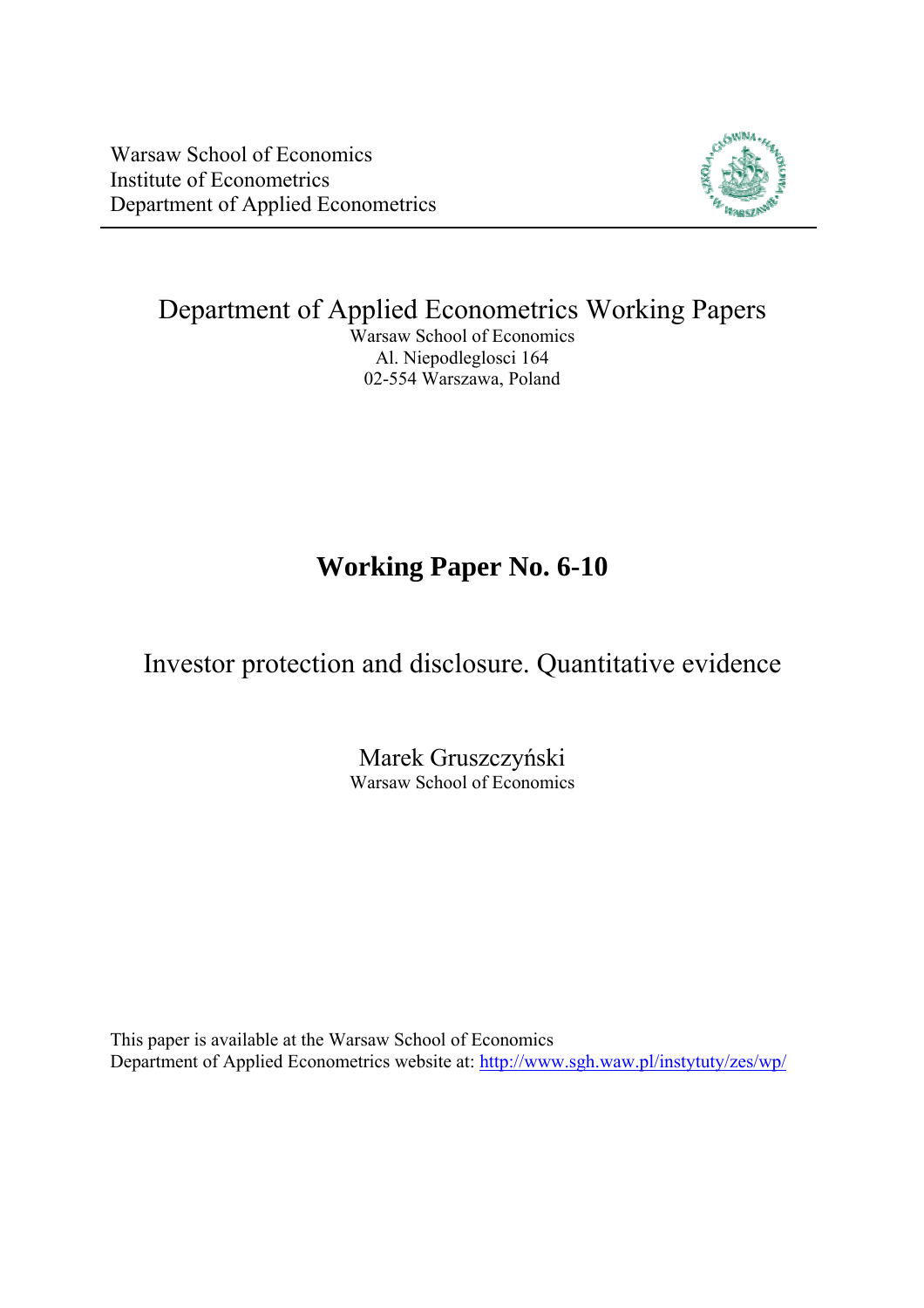# **Investor protection and disclosure. Quantitative evidence**

**Marek Gruszczyński**

Warsaw School of Economics marek.gruszczynski@sgh.waw.pl

#### **Abstract**

The paper surveys research in the area of measuring the level of accounting disclosure and of exploring various issues associated with accounting disclosure. In particular, the question of how the disclosure is connected to investor protection is investigated. This issue is shown in the context of the countries' legal systems and in the relation to corporate governance.

New results presented in the paper include composition and application of Polish Corporate Disclosure Index (*PCDI*). *PCDI* has been evaluated for 48 companies listed on Warsaw Stock Exchange for the years 2005, 2006 and 2007. Subsequently *PCDI* was used as the regressor variable in a number of models explaining various investor protection measures. The outcome of this research is that *PCDI* is significantly associated with the variables representing investor protection. Higher values of *PCDI* are linked with the lower variability of stock prices, with the better the category of auditor as well as with the better management and the better perception of the company by the market.

Keywords: accounting disclosure, corporate disclosure, investor protection, accounting research.

JEL codes: C10, G30, M41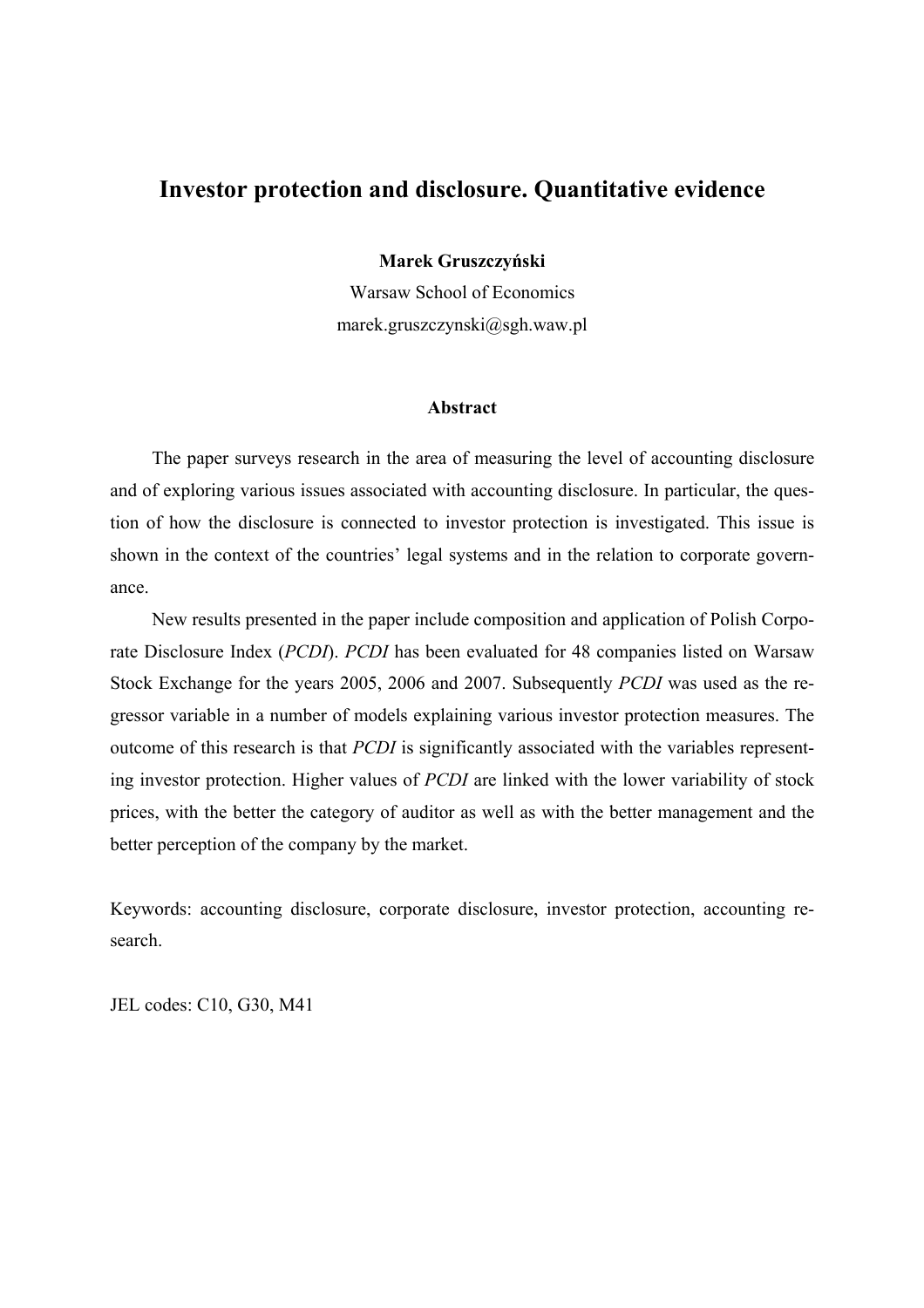# **Investor protection and disclosure. Quantitative evidence**

#### **1. Investor protection**

This paper focuses on the research in the area of measuring the level of accounting disclosure and of exploring various issues associated with accounting disclosure. One obvious question is how the disclosure is connected to investor protection.

The term investor protection encompasses all activities aimed at observing, guarding and enforcing the rights and claims of investors. This includes the accessibility of legal counsel and the legal proceedings for investors. Accordingly, the specific meaning of investor protection in a country in question depends on the extent of the local laws that protect the rights of investors as well as on the strength of institutions implementing these laws. The matter of investor protection is decisive for the quality of corporate governance in companies operating in a country. Healthy system requires equal treatment and equal supply of information to all groups of investors. Individual investors in companies are essentially weaker and less informed than institutional investors like banks etc. For example, banks providing various financial products to companies are potentially superior over other investors in terms of information, professional expertise and experience.

The paper is organized as follows. Sections 2 and 3 show the investor protection and disclosure issues in the context of the countries' legal systems and in the relation to corporate governance. Section 4 discusses problems of measuring the disclosure level. Sections 5 and 6 present a brief survey of the research attempts related to the relationship between disclosure and investor protection. New Polish Corporate Disclosure Index (*PCDI*) is presented in Section 7 along with the results of quantifying the association between *PCDI* and various investor protection variables for a sample of Polish listed companies. Section 8 concludes.

#### **2. Investor protection and the legal system**

Major research in the area of investor protection has been concentrated on showing the association between investor protection level and the type and efficiency of law in various countries. The evidence reveals that there is significant distinction between *civil law* countries and the *common law* countries.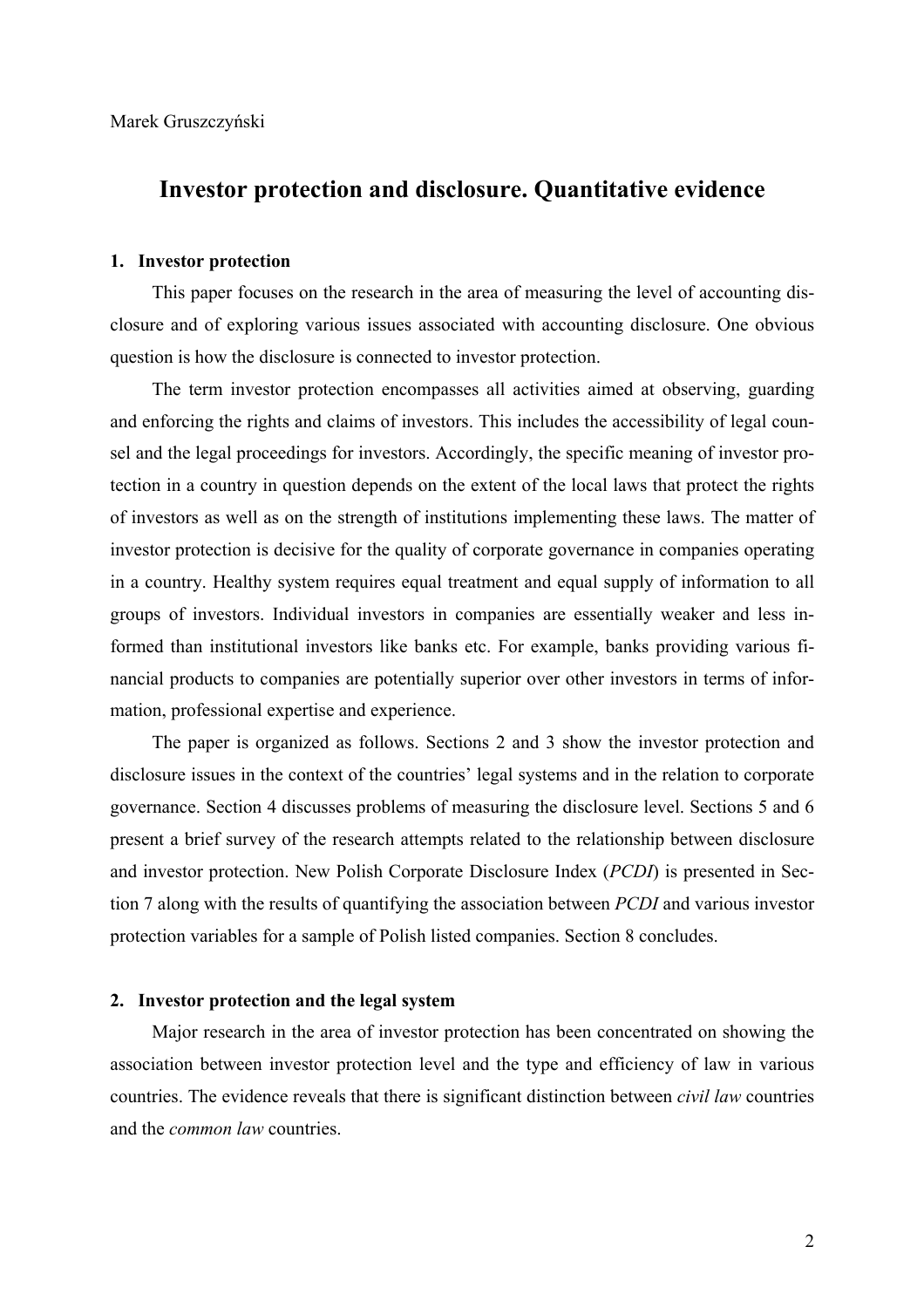In civil law (*code law*) countries the legal system is founded on codes (dated back to Roman Empire). The judgments are based only on these codes or on its previous interpretation. This system is representative for countries of continental Europe, like France, Germany, and Spain. On the other hand, the common law countries have legal systems based on past judicial opinions, laws are acquired over time and may be changed by single rulings. Major common law countries are United Kingdom, United States, Canada, Australia and New Zealand.

LaPorta, Lopez-de-Silanes, Shleifer and Vishny (1998, 1999, 1999a) in their comprehensive cross-country research have shown that the countries with stronger investor protection are countries of common law origin. The civil law countries have generally weaker investor protection. This weaker protection results in less developed financial markets and in less timely and transparent accounting. The system in civil law countries exposes less demand for accounting and auditing as mechanisms of introducing changes necessary for better investor protection.

Using a simple theoretical structure Shleifer and Wolfenzon (2000) proved that countries with better legal protection of outside investors – compared to countries with less protection – have:

- − higher capitalization of stock markets,
- − more companies listed on the exchanges,
- − larger listed companies (in terms of sales and/or assets),
- − higher valuation of listed firms in relation to their assets,
- − higher dividend payouts,
- − smaller concentration of ownership and control,
- − lower private benefits of control,
- − higher correlation between investment opportunities and actual investments.

In the introduction to the book *Investor protection and corporate governance; firm-level evidence across Latin America* (2007) A. Shlaifer indicates that investor protection is weaker on undervalued and less developed markets than on the mature markets. The issues of investor protection vary across markets. The significant issue in Latin America is the problem of hidden expropriation of investors. It is signalled by: ownership concentration, low dividend payouts, large discrepancy between cash flow ownership by dominated shareholders and their share of votes in general assembly. Shaifer believes that the solution of these problems lies in enforcing of legal mechanisms (such as corporate law, bankruptcy law, securities law) includ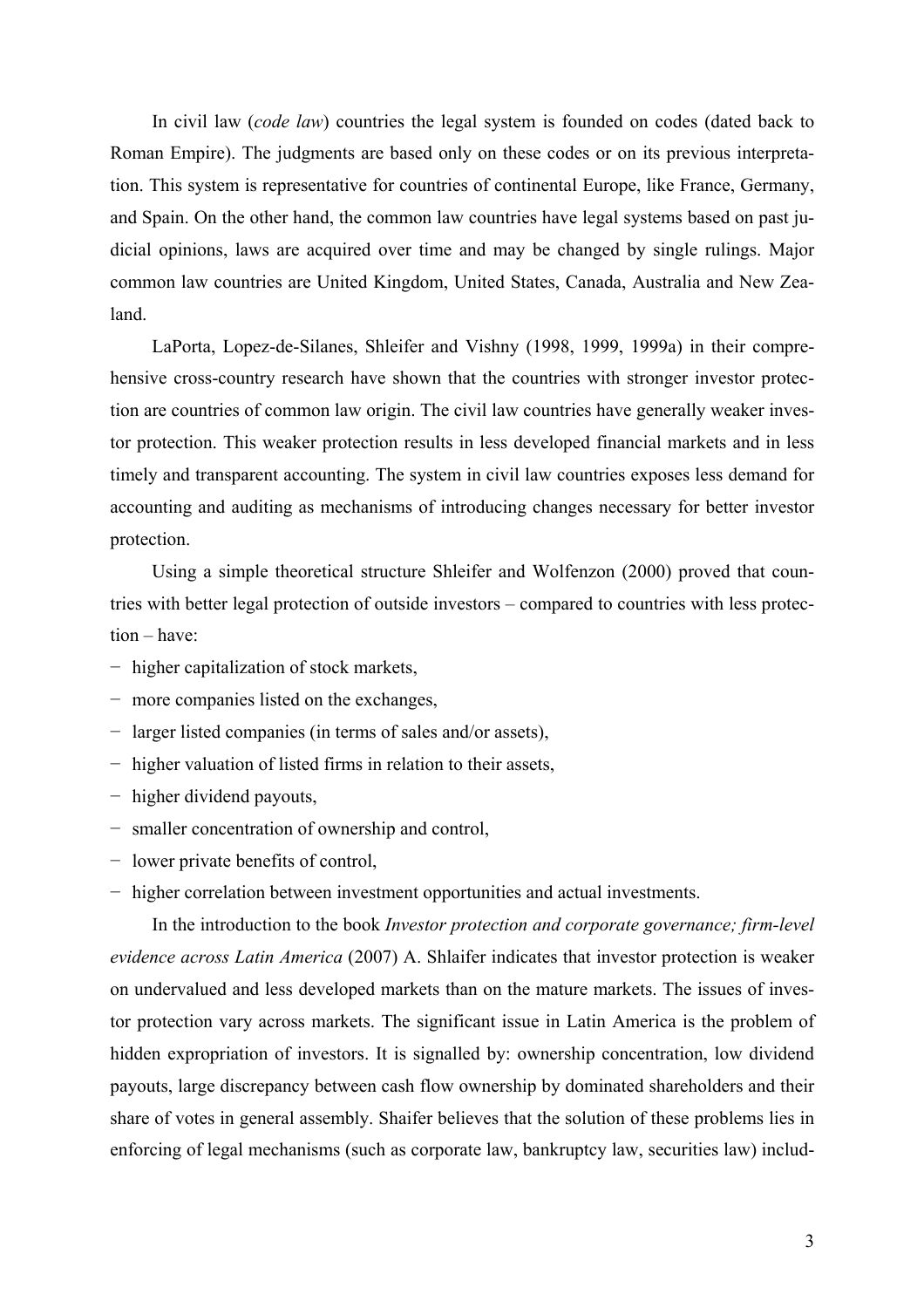ing implementation of the rules addressing the problem of self-dealing by corporate insiders as well as the rules on disclosure of information.

#### **3. Accounting disclosure, corporate governance and investor protection**

One of major aims of accounting disclosure is to inform present and prospective investors of accounting strategies and the methods used for preparing and presenting periodic corporate financial statements. Accounting disclosure makes up the crucial element of corporate transparency which is the accessibility of firm-specific information to the public, specifically to parties from the outside of publicly traded firms.

Numerous studies on disclosure and consequences of disclosure can be found in a number of journals like *International Journal of Disclosure and Governance* published by Palgrave Macmillan or *Corporate Governance: Disclosure, Internal Control & Risk Management* published in the base of Social Studies Research Network.

From the point of view of economics transparent financial disclosure minimizes agency problems (between owners and managers) by reducing the asymmetry of information between management and shareholders. Conversely, poor financial disclosure may deceive shareholders leading to unfavourable effects on company valuation and, consequently, on the value of shareholders wealth. Healy and Palepu (2001) argue that transparency may enhance the welfare by improving the efficiency of capital allocation in the economy.

Beekes, Brown and Chin (2007) show that companies with better corporate governance deliver more disclosure to the market. In their study the quantity of disclosed information is explained in a model including the governance level as explanatory variable.

What is the connection between investor protection and the level of disclosure? Logically it seems to be simple: the more disclosure the better protection of investors. On the other hand, disclosure may be unfavourable for the company, including the investors. Francis, Khurana and Pereira (2001) indicate the following information order: (1) investor protection laws  $\rightarrow$  (2) financial markets development  $\rightarrow$  (3) role of accounting and auditing in corporate governance  $\rightarrow$  (4) observed properties of country-specific financial statements. Thus, financial statements may reflect the needs of investor protection but it is not clear that it is always the case.

Accordingly, it is always worth to find out if the financial disclosure is adequate for investor protection or perhaps it is insufficient or excessive. If such findings are to be expressed quantitatively they shall be based on some reasonable measure of disclosure level.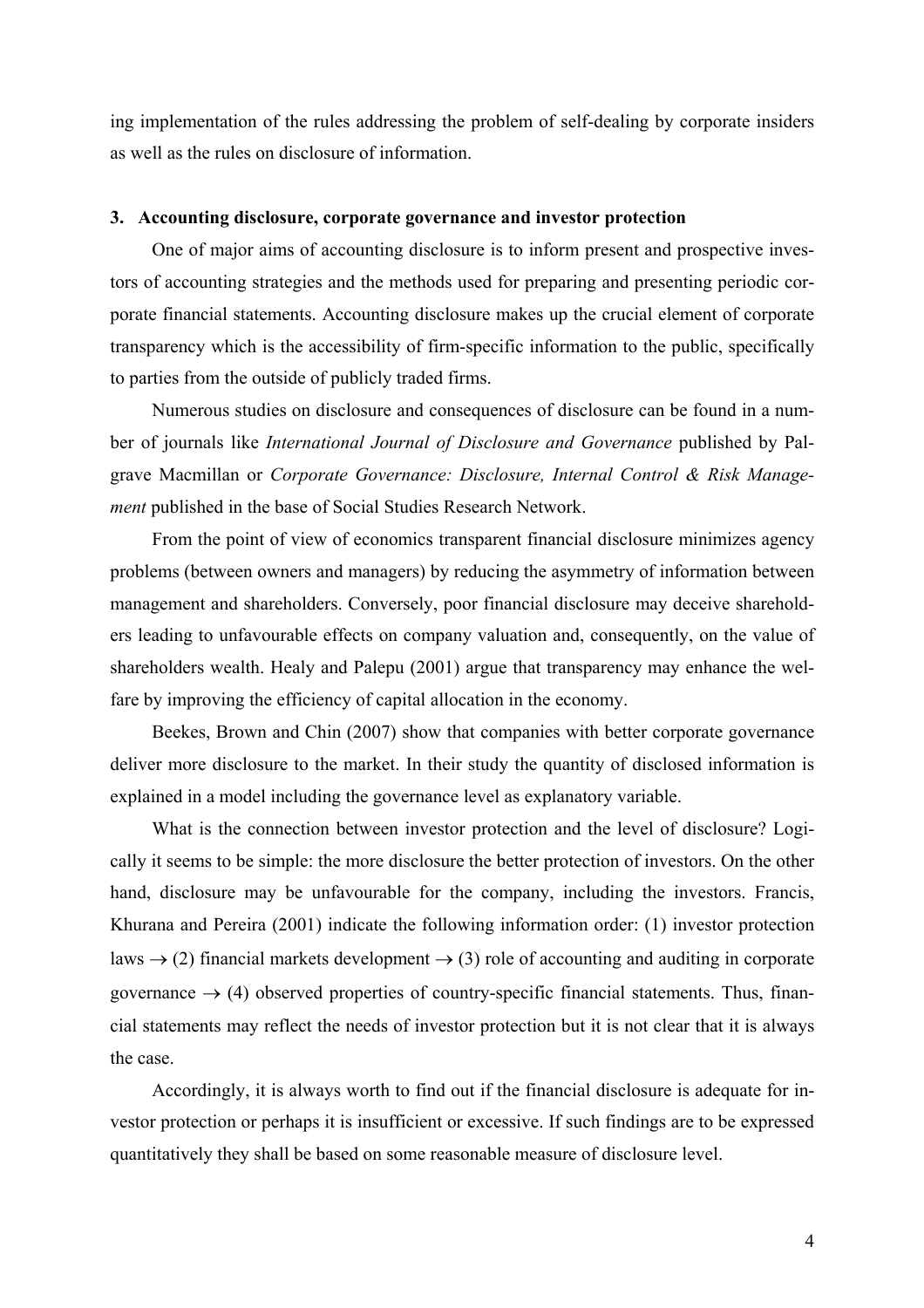#### **4. Measuring the level of disclosure**

The issue of measuring the quantity and quality of disclosure is being studied in the literature from some time. Major ideas in this respect amount to creating the disclosure index founded on the details of accounting laws in a specific country, like the *Polish Corporate Disclosure Index* (*PCDI*) presented below in Section 7. The name of Polish index uses the name idea of *Brazilian Corporate Disclosure Index* (*BCDI*); see: Lopes and de Alencar (2008). Brazilian index measures disclosure in 6 areas:

- (i) general information about the firm its market and major events over the last year,
- (ii) relations to employees and managers regarding compensation and policies,
- (iii) non-financial information about markets, sales and products,
- (iv) information about forecasts of sales, cash flows and earnings,
- (v) discussion and analysis of financial data including time series information about performance and explanations of past behavior,
- (vi) other information.

The score is measured over 47 questions with binary answers being 1 for answers considered to be good disclosure and 0 otherwise. Data is composed by the panel of 50 shares with highest liquidity on Saõ Paulo Stock Exchange (BOVESPA) on December 2005.

Another disclosure "index", proposed by Beuselinck, Deloof and Manigart (2008) is much simpler than *BCDI*. The disclosures are represented by dummy variable equal to 1 if the company discloses the entire financial report while it is admissible to disclose only the abridged version of the report (0 otherwise). Other disclosure indices can be created directly from financial reports like the one proposed by Grüning (2009) who constructed the measure on the basis of computer screening of the reports and other materials published by the companies.

There are also international disclosure indices, like CIFAR (see CIFAR 1995) which aim at describing disclosure as prescribed by the laws of a given country. E.g. CIFAR checks how many from 90 selected items are to be included in companies' annual reports, according to the law. Obviously, such indices describe the "disclosure climate" of a country, may be utilized in cross-country comparisons but are useless on micro level.

On the other hand, disclosure ratings of US companies in *AIMR database* (AIMR = Association for Investment Management and Research) are available on the micro level. The AIMR ratings are constructed by the analysts on the basis of data collected from three disclosure areas: a) level of optional disclosure in formal annual report, b) level of optional disclo-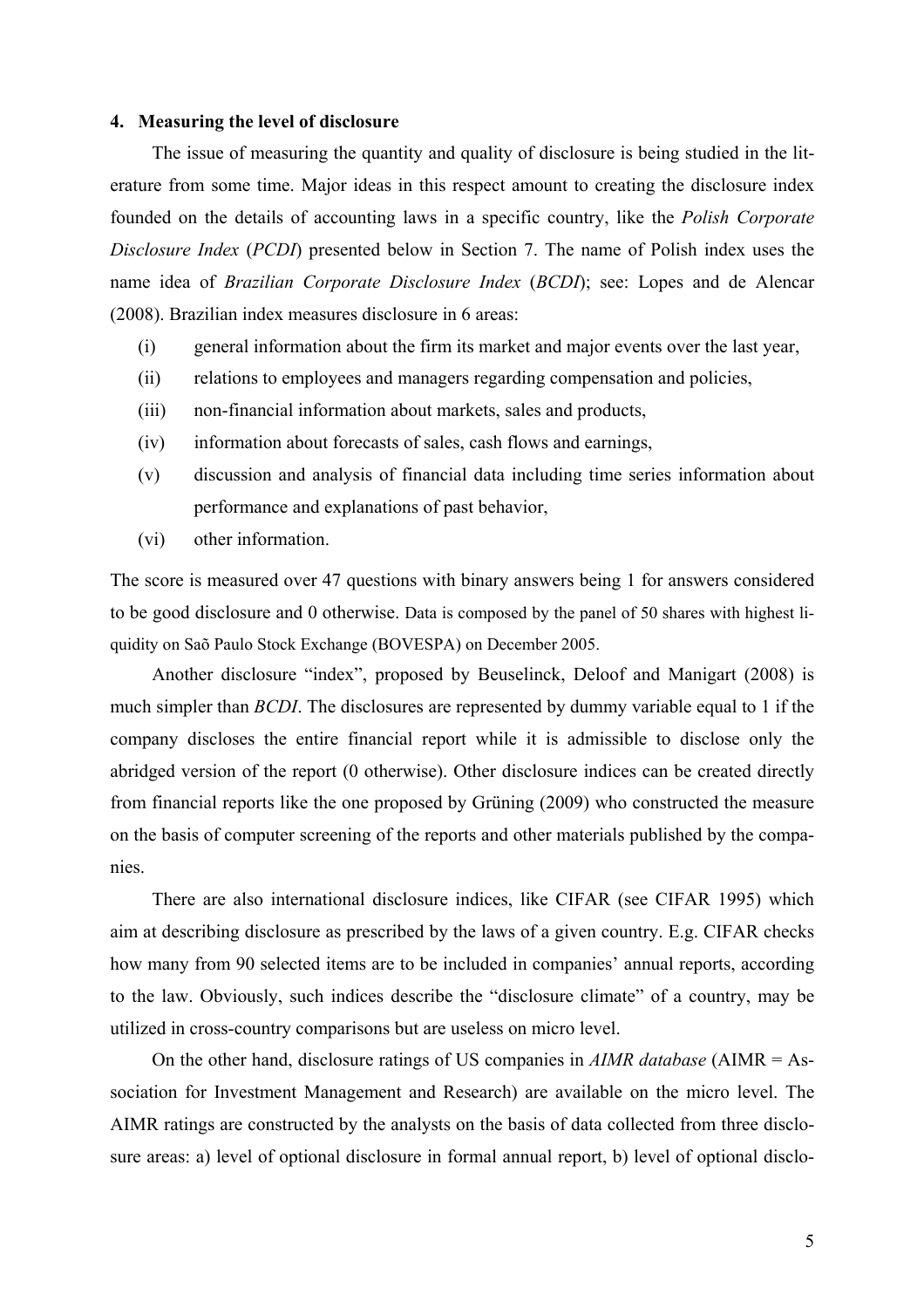sure in quarterly reports and other company reports, c) level of informal contacts with analysts. The AIMR rating is used in the accounting studies as the variable representing the level of non-compulsory (optional) disclosure (see: Luo i Plumlee 2008). Another example of this kind is the Standard & Poor's Transparency and Disclosure Rating (see: Patel i Dallas 2002).

Disclosure ratings of companies are becoming important element of information about the quality of corporate governance, especially in the USA. The commercial companies creating such ratings are e.g.: GovernanceMetrics International, Audit Integrity, RiskMetrics (before: Institutional Shareholder Services), The Corporate Library and other. Disclosure ratings assigned to companies are sometimes the object of critique. Daines, Gow and Larcker (2008) have shown that corporate governance ratings for 2005 produced by Audit Integrity, RiskMetrics, GovernanceMetrics International, and The Corporate Library are below the level declared by these companies. Such firms (known as proxy advisory firms) provide voting recommendations to shareholders on general assembly meetings. Corporate governance rating firms provide indices to evaluate the effectiveness of a firm's governance and claim to be able to predict future performance, risk, and undesirable outcomes such as accounting restatements and shareholder litigation It turns out that the recommendations are not adequately founded in companies' predictions. Daines, Gow and Larcker (2008) examined some 15 thousand ratings for about 7 thousand companies in 2005-2007. Most of the ratings did not show significant correlation with the following outcomes: accounting restatements (should signify weak governance), class action lawsuits (also "bad" outcome), future operating performance (measured by ROA), company value (measured by Tobin's Q) and future stock returns (measured by excess stock returns, *alpha*).

In this context it might be relevant to mention the non-commercial ratings of corporate governance for Polish listed companies generated by Polish Institute of Directors and Polish Corporate Governance Forum (Gruszczyński 2008).

#### **5. What are the research areas in the context of disclosure?**

Accounting disclosure is the evident subject of scientific research in accounting and in corporate finance. It is especially important nowadays when the financial crises teach all of us (governments, investors, clients alike) to demand greater corporate transparency. It is hard to understand how in the internet era one can try to "hide" some information. The company owners believe that companies disclose a lot of information duly produced to satisfy requirements of the accounting law and other regulations. On the other hand, regulating bodies shall take care of public interest, including the interest of investors and therefore there is always a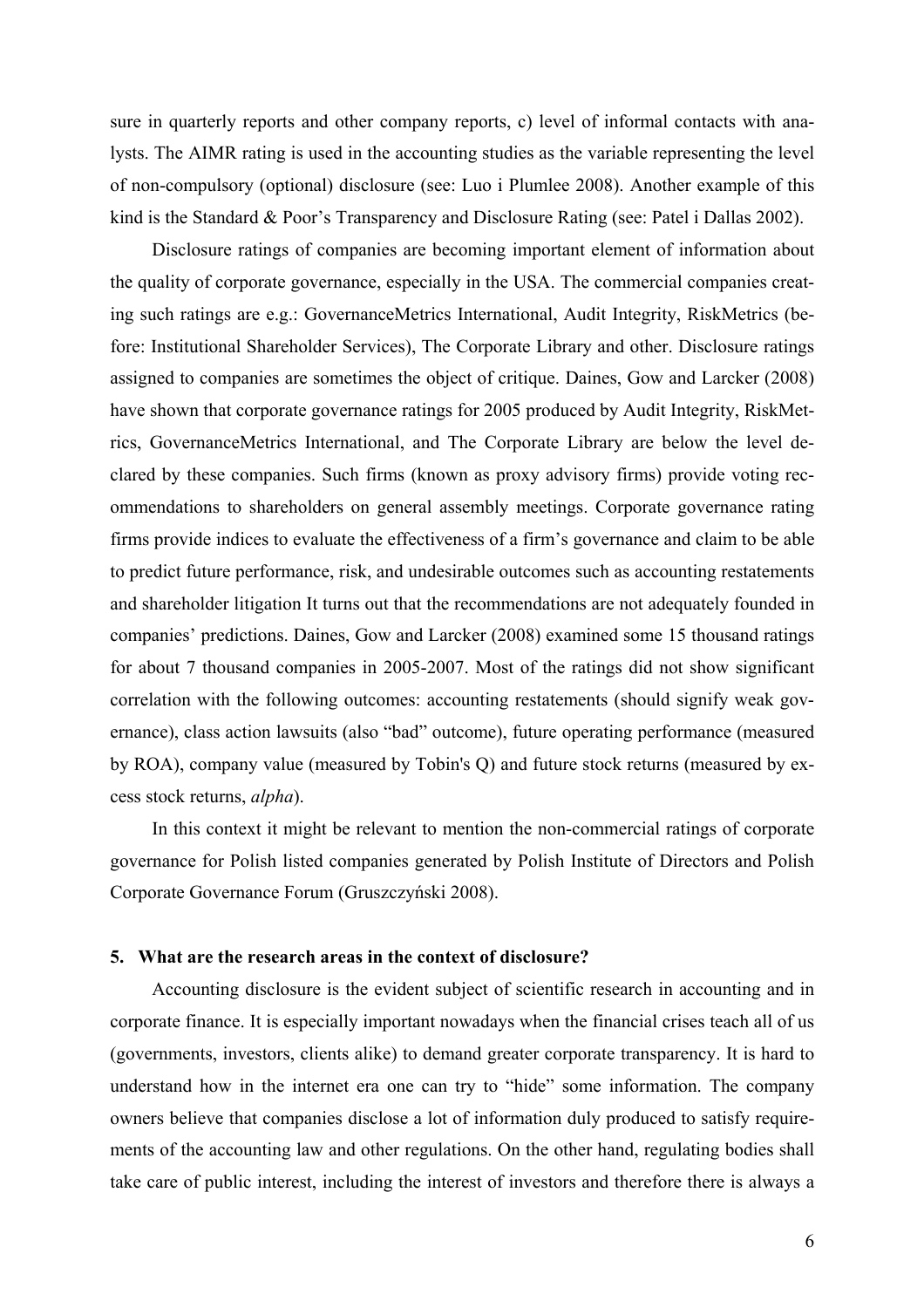room for new requests of disclosure. So, we have a kind of game between various players on the capital markets and the market supervisors. It is not clear how substantial is the "optimal" disclosure on specific market and during particular period of time. The observed outcome of this game is just one of the possible solutions, probably not optimal to anyone.

Researchers usually concentrate on single research questions and explore them from historical perspective. Healy and Palepu (2000) have designed an interesting catalog of research problems in accounting disclosure. This is quoted here in Table 1.

| 1. Regulation of disc-                                             | - Why is there a need for regulation of disclosure in capital markets? What types of dis-  |
|--------------------------------------------------------------------|--------------------------------------------------------------------------------------------|
| losure                                                             | closures should be regulated and which should not?                                         |
|                                                                    | - How effective are accounting standards in facilitating credible communication be-        |
|                                                                    | tween managers and outsider investors? What factors determine their effectiveness?         |
|                                                                    | - Which mandated disclosures should be recognized directly in the financial statements     |
|                                                                    | and which should be included as supplemental disclosures?                                  |
| 2. Auditing / inter-                                               | - How effective are auditors in enhancing the credibility of financial statements? What    |
| mediaries and disclo-                                              | factors influence auditors' effectiveness?                                                 |
| sure                                                               | - How effective are financial analysts as information intermediaries? What factors influ-  |
|                                                                    | ence their effectiveness?                                                                  |
|                                                                    | - How does corporate disclosure affect analyst coverage of firms?                          |
| 3. Managers disclosu-                                              | - What factors affect management's disclosure choices?                                     |
| re decisions                                                       | - What is the relation between disclosure, corporate governance, and management in-        |
|                                                                    | centives? What role do boards and audit committees play in the disclosure process?         |
| 4. Capital market                                                  | - How do investors respond to corporate disclosures? Are firm disclosures made outside     |
| consequences of disc-                                              | the financial statements credible?                                                         |
| losure                                                             | - Do investors evaluate disclosures that are included directly in the financial statements |
|                                                                    | differently from those that are included as supplemental disclosures?                      |
|                                                                    | - What factors influence investors' perception of the quality of capital market disclo-    |
|                                                                    | sures across economies?                                                                    |
|                                                                    | - How does disclosure affect resource allocation in the economy?                           |
| $C_{\text{ouro}}$ $U_{\text{col}}$ i $D_{\text{ol}}$ $\sim$ (2000) |                                                                                            |

Table 1. Research questions in disclosure framework (Healy i Palepu 2000)

Source: Healy i Palepu (2000)

Table 1 illustrates the research range in the context of disclosure. This paper concentrates on a relationship between disclosure and investor protection. There is no such question specified in Table 1 because the connection "disclosure – investor protection" is somehow associated with all 4 areas listed there.

## **6. Research on the association between disclosure and investor protection**

Relationship between disclosure and investor protection is being studied extensively. Along with the research discussions to be followed in the journals quoted in section 3 it is worth to mention the surveys by Roberts, Weetman and Gordon (2008), Healy and Palepu (2001), Leuz and Wysocki (2008).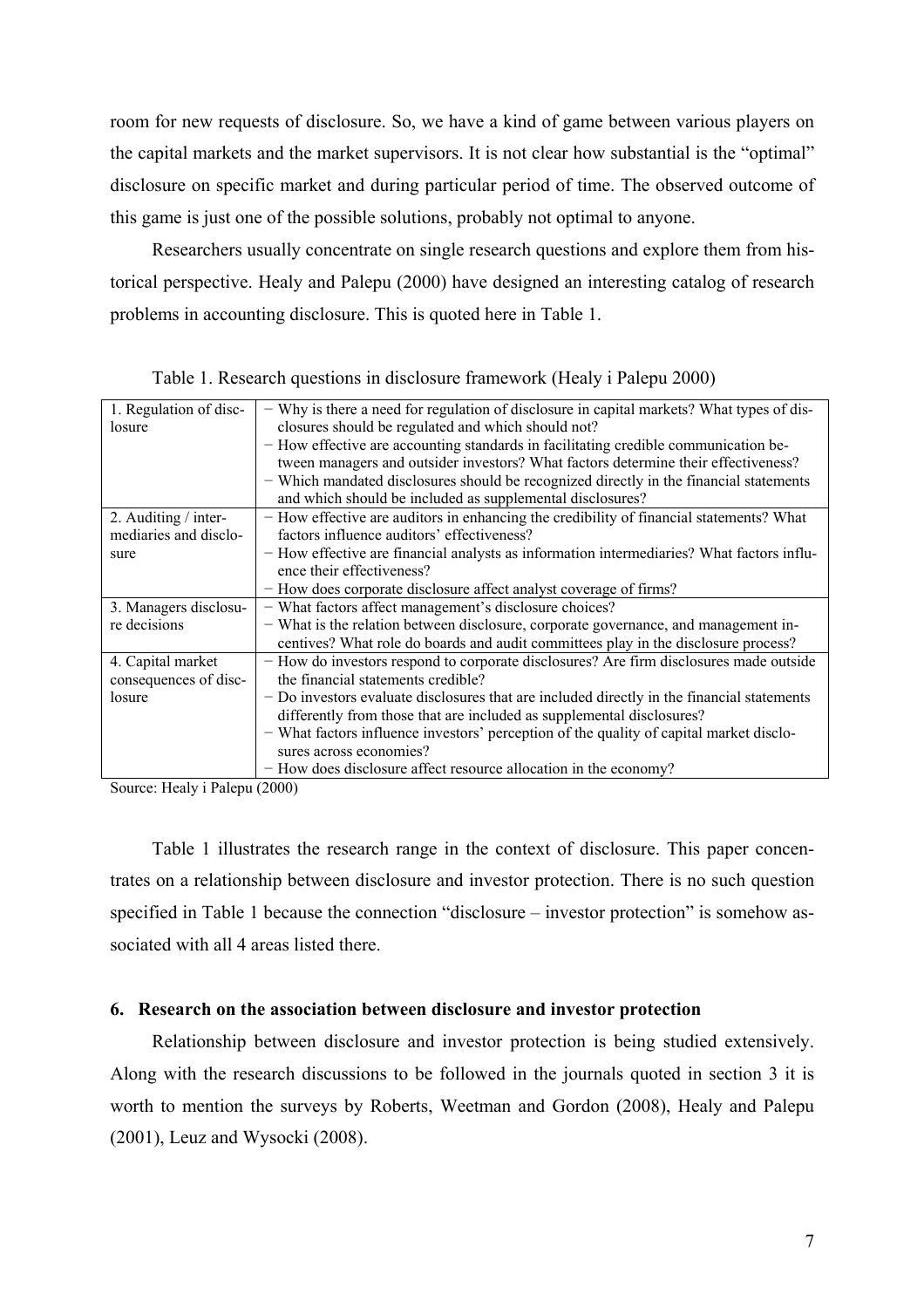As it has been indicated above, disclosure regulations and disclosures as such may not have unquestionably positive impact on investor protection. From the research in the area of empirical corporate finance and accounting it is difficult to extract the list of variables appropriately representing investor protection. In fact, this area includes mostly legal issues being hardly measurable i.e. expressible quantitatively.

The research reports on quantitative approach to disclosure and investor protection cover wide range of issues, including theoretical considerations on mathematical economics trying to prove that globalization influences investors behaviour in regard to disclosure (e.g. Stulz 2008) and ranging to time series analyses of returns showing that the new disclosure regime significantly alters the properties of such time series (see Goto, Watanabe and Xu 2009).

Quantitative research on disclosure and investor protection can be grouped into crosscountry comparative analyses, research on specific type of disclosure and single country studies. The following sections present exemplary studies from each group.

#### **6.1. Comparative cross-country studies**

Arping and Sautner  $(2010)$  made use of "natural experiment" created accidentally by cross-listing of European stock in the US after Sarbanes-Oxley Act (SOX). Changes in disclosure of these companies have been compared with similar European firms not listed in the US. Altogether 2500 companies from EU-15 were examined. The transparency of a company was measured by accuracy and dispersion of revenues forecasts by companies' analysts. It turned out that European stock quoted in the US became more transparent after introduction of the SOX provisions. This is especially visible for the companies representing financial services sector and technology sector.

Using the sample of 951 companies from 38 countries Huanga and Zhangb (2008) have shown that higher level of disclosure diminishes possibilities of insiders to accumulate cash and to expropriate minority shareholders. The disclosure variable was represented by *Standard & Poor's T&D Rating*. The explained variable in this research is Tobin's *Q*, i.e. the ratio of market value of assets to its book value where the assets market value is calculated as the assets book value minus book value of capital plus market value of capital.

Hope (2003) found that the level of disclosure in a given country (represented by CIFAR index) might be determined not only by legal system but also by the national culture. The sample originated from 39 countries and the influence of culture was measured by means of 4 specific variables used previously in the research on dimensions of national culture. It has been shown that both legal origin (code law or common law) and culture of the country have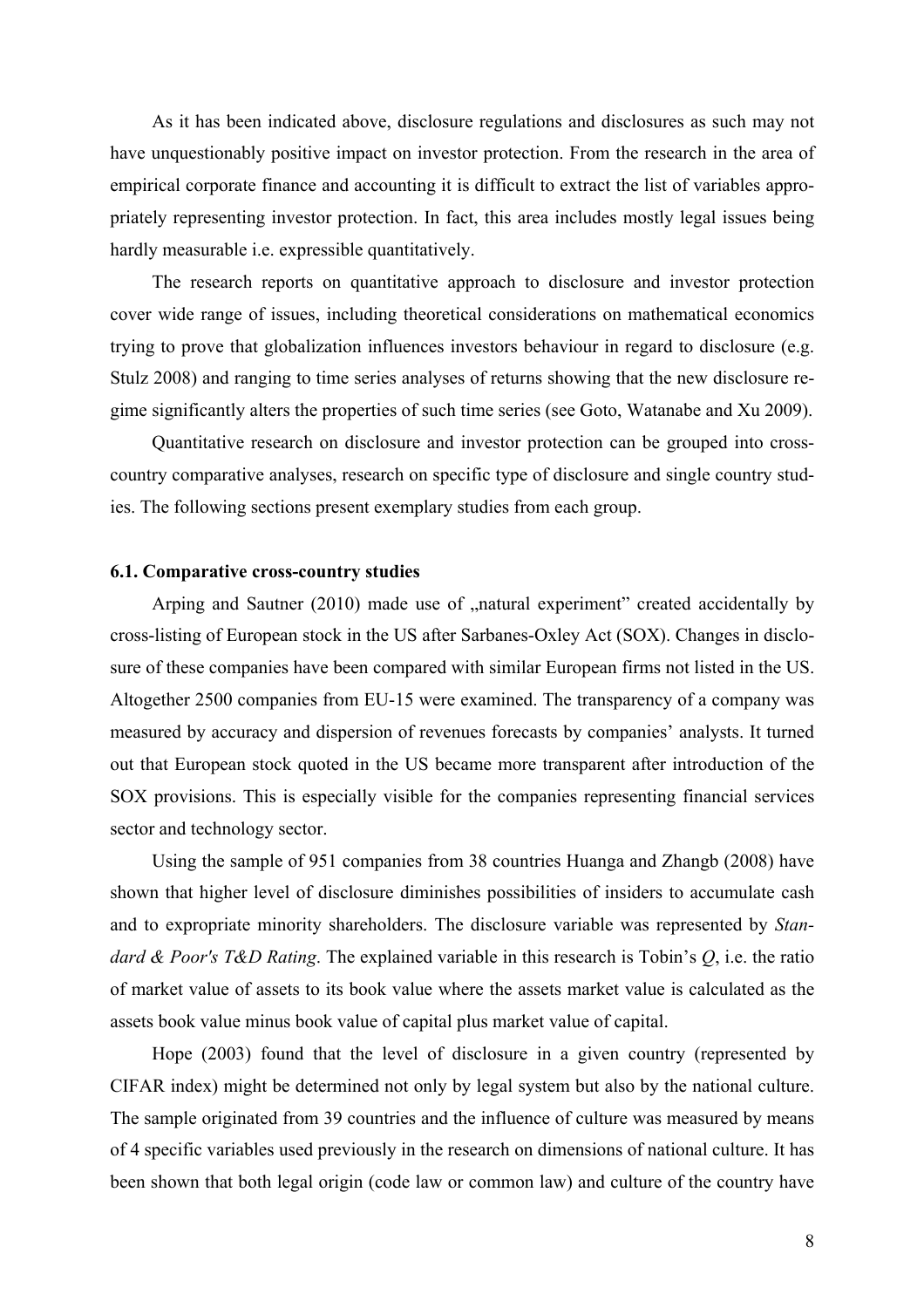the impact on the disclosure level. In addition, common law countries have higher disclosure indices than code law countries.

Renders and Gaeremynck (2005) have examined how the earlier introduction of IFRS (International Financial Reporting Standard) by European countries is tied with the investor protection. The research outcome shows that IFRS is more likely adopted in countries with strong laws protecting investors and/or extensive corporate governance recommendations where the loss of private benefits following IFRS-adoption is lower. The results confirm that corporate governance recommendations are as effective as tough laws in stimulating IFRSadoption. Therefore, by improving corporate governance codes, countries can reduce the extraction of private benefits by managers and improve the quality of the financial information.

Bushman, Piotroski and Smith (2004) examined the corporate transparency on the basis of data from 45 countries. The variables taken into account include: six disclosure variables (including CIFAR value), three variables from the area of private information, acquisition and communication and one variable showing the extent of the information dissemination. Factor analysis of the data revealed two major factors. First may be regarded as representing financial transparency since it captures intensity and timeliness of financial disclosures, their interpretation and dissemination. The second factor represents governance transparency and captures the intensity of governance disclosures used by outside investors to hold management accountable. Governance transparency factor is related to country's legal/ judicial regime: this transparency is higher in countries with common law legal origin and high judicial efficiency. Financial transparency factor primarily is related to political regime: this transparency is higher in countries with low state ownership of enterprises, banks and low risk of state expropriation of firms' wealth.

# **6.2. Research on specific type of disclosure**

Significant research findings concern specific type of disclosure. The most important single disclosure as the effect of examining company's financial statements is obviously the going concern uncertainty disclosure. Martin (2000) has compared the sample of 61 French and German companies with the sample of 61 US firms (the period of 1987-1991), both samples being chosen from set of equities experiencing rather small returns. The going concern uncertainty rates (in the auditor's report or in the board report) were significantly for U.S. firms than for firms from France and Germany. Control variables included firms' characteristics which may be tied with the going concern opinion. The paper concludes that even though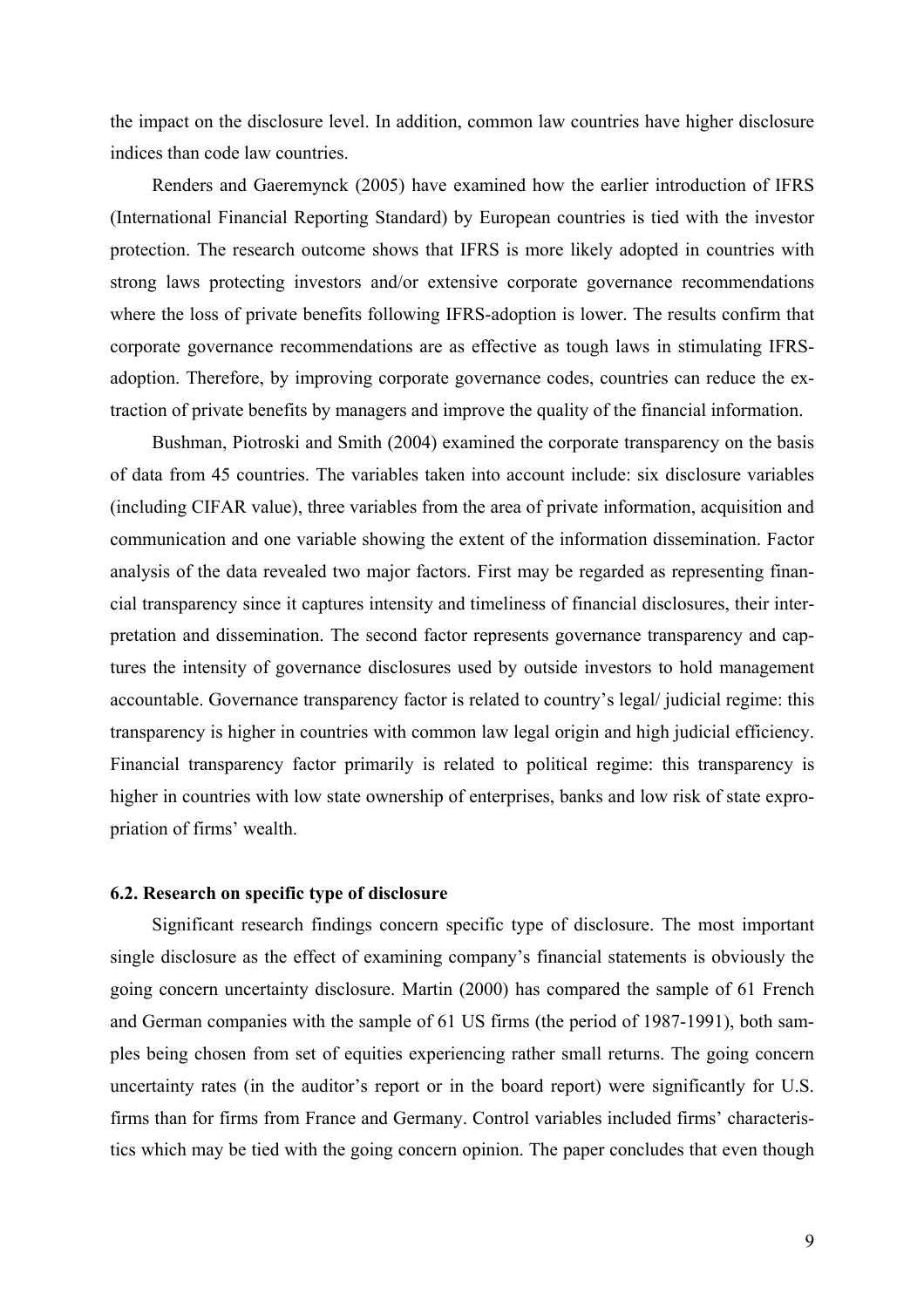prescriptions for the going concern uncertainty disclosure in Europe and in the US are the same, the actual disclosures across countries may not have the same meaning.

Corporate social responsibility (CSR) disclosure was studied e.g. by Newson and Deegan (2002). The CSR questions are currently in the focus of corporate governance research worldwide. Newson and Deegan (2002) have examined the CSR disclosure policies in large multinational corporations in Australia, Singapore and the South Korea. The results of the survey among these companies show that transnational firms do not respond to "global expectations" as much as they react to public expectations in the countries of their residence. In addition, the country of origin and the sector of industry do significantly influence practices of CSR.

Dhaliwal, Zhen-Li, Tsang and Yang (2009) have examined factors determining voluntary CSR reporting. The CSR reports selected finally to the sample represent 196 US companies and compose 679 observations from the period of 1993-2008. The explained variable is dummy and equals one if the firm discloses stand alone CSR report. The model employed in the study is binomial logit, also binomial logit with 1-period lag – for taking care of possible endogeneity of equity capital. Firms disclose CRS usually because they expect reduction in firms' cost of equity capital, so the voluntary disclosure of CSR should be associated with lowering of the cost of equity capital (but in the time of disclosure the association between the fact of disclosure and the cost of equity capital should be positive). The lagged model allowed for showing that the previous cost of equity capital is positively related to probability of disclosing CSR for the company. Firms with high cost of equity capital tend to release corporate social responsibility reports. Also, the reporting firms with relatively good social responsibility performance (higher than the average) enjoy a reduction in the cost of equity capital. Furthermore, firm with exceptional CSR performance attract dedicated institutional investors and the coverage of analysts.

The area of business ethics incorporates the most sensitive types of disclosure. Adams and Kuasirikun (2000) have examined disclosure connected with ethical issues by chemical and pharmaceutical companies originated in the UK and Germany. From the examination of annual reports for 1995 of companies listed in "The Times" it turned out that German firms were better then British in terms of reporting ecological and ethical issues.

Holland and Boon Foo (2003) analyzed ecological disclosure from annual reports for the year 2000 for 37 companies from UK and US. The British companies usually reported on the policy on environment protection and on the awards received for ecological projects. On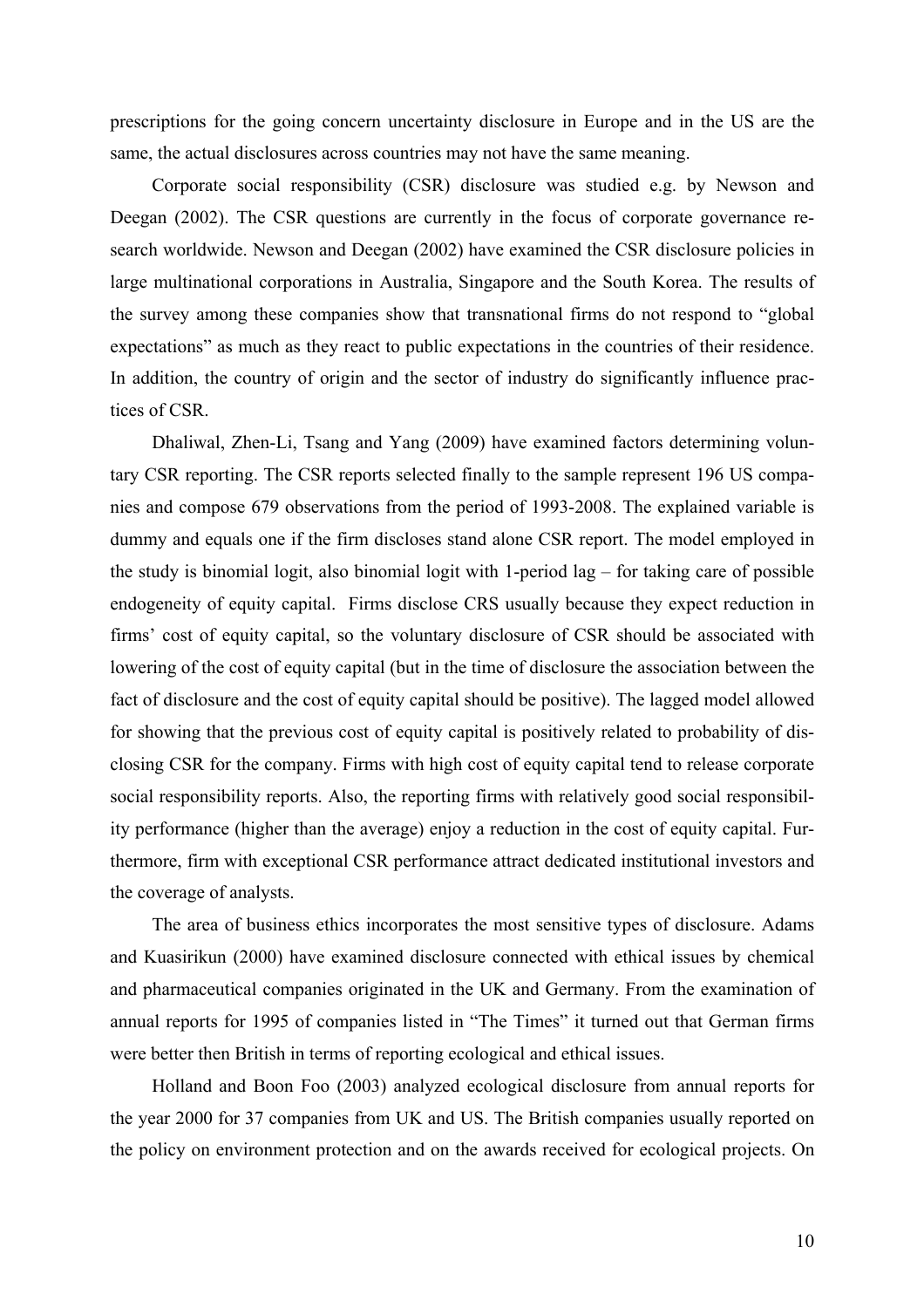the other hand, the firms from the US reported mostly on environmental expenditure and on the discussion about the risks associated with environmental protection.

#### **6.3. Single country studies**

Numerous studies deal with the single country disclosure issues. Lopes and de Alencar (2008) who created *BCDI*: *Brazilian Corporate Disclosure Index* (see above section 4) have estimated models regressing *BCDI* against a number of variables. Data is composed by the panel of 50 shares with highest liquidity on Saõ Paulo Stock Exchange (BOVESPA) on December 2005. Major results are as follows: there is significant negative association between disclosure and cost of equity capital. Increase in one point in BCDI results in a decrease of 14 basis points in cost of equity capital. This relation is more pronounced for firms which receive less attention from analysts and have dispersed ownership structures: increase of one point in BCDI results in a reduction of 26 (for firms with less coverage) and 27 (for firms with dispersed ownership) basis points in cost of capital.

Ben Ali and Latrous (2009) have concentrated on those elements of corporate governance which influence disclosure quality in the context of ownership concentration where the main agency conflict is between controlling and minority shareholders. For the sample of 86 firms from France (data for 2004) they found negative association between disclosure quality and family control, double voting shares (often encountered in France) and both ownership and control concentration. The positive association has been seen between disclosure quality and the presence of executive stock options plans as well as the proportion of independent members in the supervisory board.

Beekes, Brown and Chin (2007) (referred to in section 3 above) have found for the sample of Canadian firms that the companies with higher level of governance release more documents to the stock market. Sample was composed of 216 firms rated in the November 2004 Board Shareholder Confidence Index (set up by *Clarkson Center for Business Ethics and Board Effectiveness*). The explained variable in one of the models is natural log of the number of documents released by the company over the 250 trading days ending 10 trading days after the company's fourth quarter earnings report. The explanatory variables are: corporate governance BSCI rating, firm size (measured by log of capitalization) and the dummy variable "good news" equal to 1 if the returns of the company's share price outperforms the market over the 250 trading day period, and zero otherwise. Other models examined the timeliness, i.e. the speed with which the released information is shown in the equity prices. The results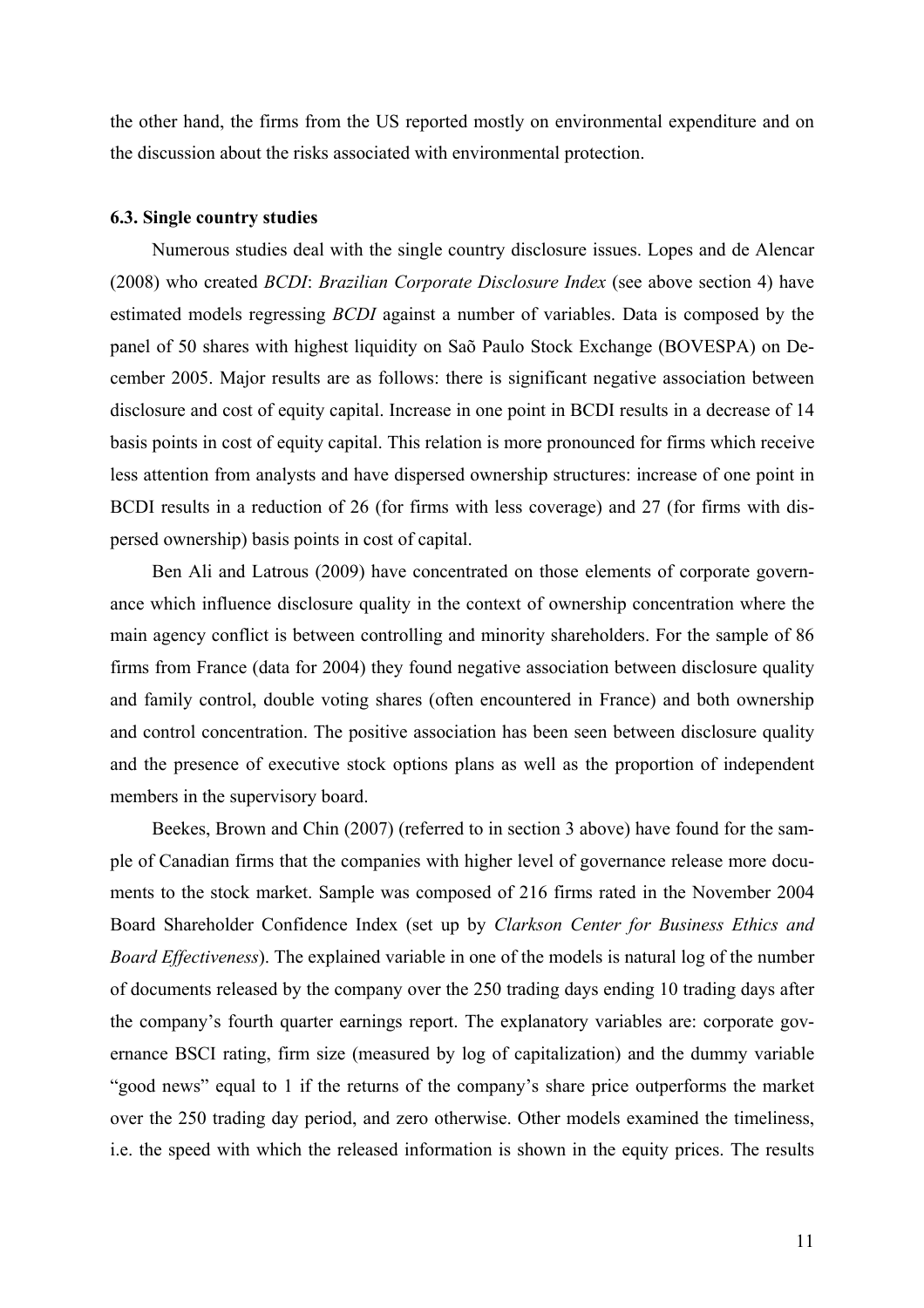indicate that better-governed Canadian firms release more documents and that value-relevant information about them is integrated into share prices more rapidly.

Patel and Dallas (2002) have shown that disclosure ratings published as *Standard & Poor's T&D Ratings* for the US companies are correlated with the determinants of expected returns such as market risk, price/book value ratio (*P/BV*) and firm size (expressed by market capitalization). Correlation of disclosure with market risk turned out to be negative, with  $P/BV$  – also negative but nearly not significantly equal to zero, with the firm size – highly positive.

Ahmad-Zaluki and Wan-Hussin (2010) analyzed the relationship between the corporate governance level and the quality of financial information disclosed – for the sample of 235 Malaysian companies that went public (IPO) in the period of 1999-2006. The quality of disclosure was measured by the error of revenue forecasts prepared by the company's management. It turned out that the companies with a higher percentage of non-executive directors in the audit committees and larger audit committee size exhibit greater forecast accuracy (i.e. higher quality of this disclosure). The results also suggest that effective corporate governance is a credible signal of improving the quality of financial information.

#### **7. Polish corporate disclosure index (***PCDI***) and investor protection**

#### **7.1. Composition of** *PCDI*

Polish Corporate Disclosure Index (*PCDI*) is the outcome of the research conducted by Warsaw School of Economics (Chair of Managerial Accounting jointly with the Department of Applied Econometrics) in 2009-2010. This is the first published index of disclosure for Polish companies (see: *Wpływ*… 2010).

*PCDI* value represents the disclosure quality of three annual reports: financial statement, company report (management report) and corporate social responsibility (CSR) report. There are 9 areas of reporting taken into account. In each area a number of disclosure issues were examined. Altogether the disclosures were investigated in 28 elements of annual reports (see Table 2). For each company the disclosure quality was composed from the answers to 172 questions.

Polish corporate disclosure index (*PCDI*) is calculated as the weighted average of all 172 disclosure items examined for each company. The weights were generated by the group of experts composed of 12 accounting specialists, including 5 certified accountants. There following weights are applied: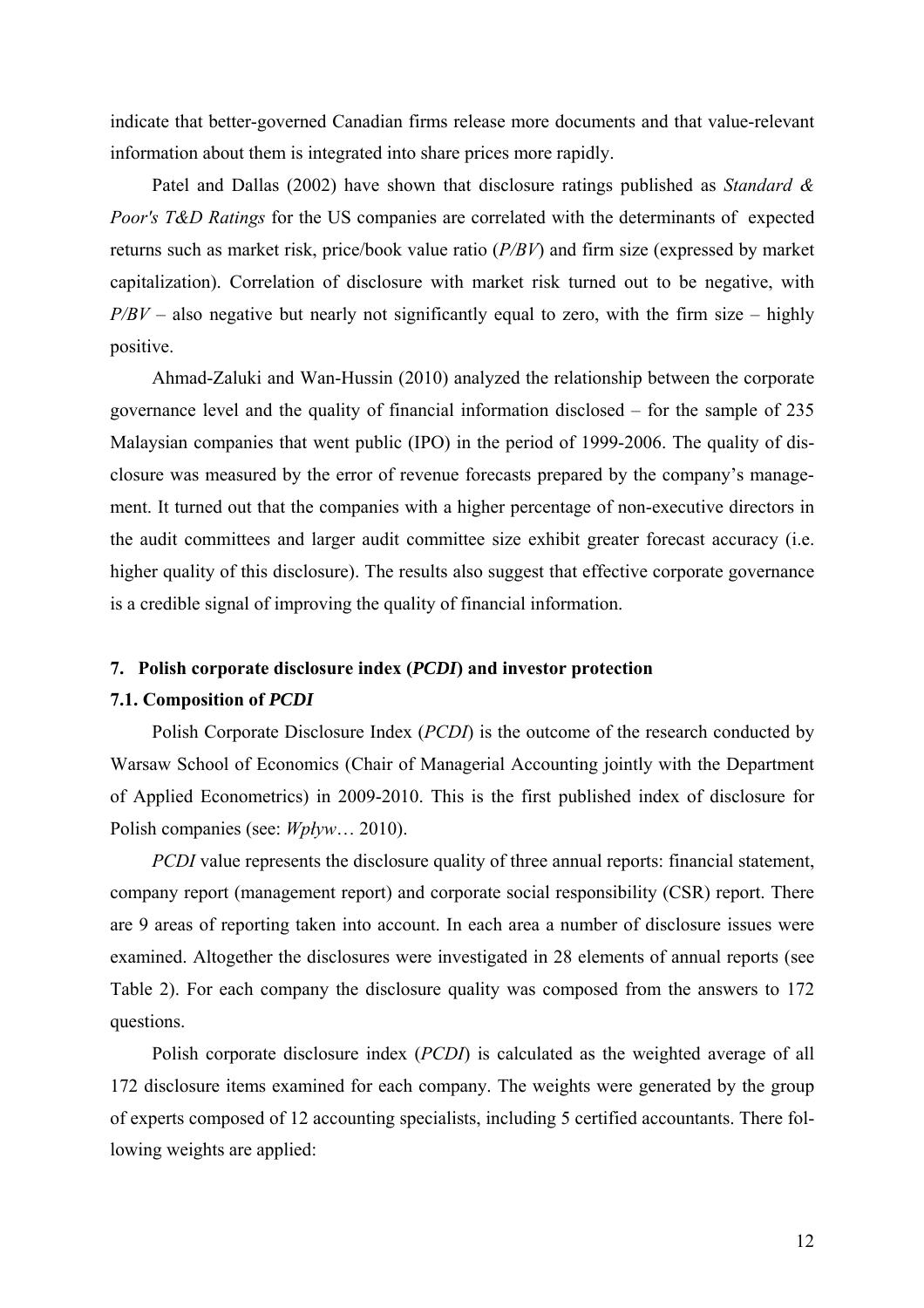| Table 2. Disclosure types examined for the PCDI |  |  |  |  |  |  |  |
|-------------------------------------------------|--|--|--|--|--|--|--|
|-------------------------------------------------|--|--|--|--|--|--|--|

| Area of reporting:                                | In each area the disclosures concerned the following |
|---------------------------------------------------|------------------------------------------------------|
|                                                   | issues are examined:                                 |
| I. Financial statement (weight of $66\%$ )        | I. Financial statement disclosure (in 7 areas)       |
| 1. Non-material assets                            | accounting policy                                    |
| 2. Financial risk                                 | additional information and disclosure - mandatory    |
| 3. Fair value                                     | additional information and disclosure – voluntary    |
| 4. Accounting for derivatives                     | II. Management report disclosures                    |
| 5. Leasing                                        | financial and non-financial data                     |
| 6. Segments of activity                           | prospective information                              |
| 7. Reserves                                       | data on management and on shareholders               |
| II. Management report (weight of 24%)             | information about non-material assets                |
| III. Corporate social responsibility (CSR) report | III. CSR report disclosures                          |
| (weight of $10\%$ )                               | communication                                        |
|                                                   | credibility and reliability                          |
|                                                   | completeness                                         |

Source: Warsaw School of Economics, Chair of Managerial Accounting and the Institute of Econometrics

- 1) weights  $s_f$ ,  $s_d$ ,  $s_r$  for three reports (financial statement, management report and CSR report):  $s_f = 66\%, s_d = 24\%, s_r = 10\%;$
- 2) weights *wi* for 9 areas of reporting (including 7 areas in financial statement); weights indicate how important are the disclosures in this area?:  $w_i = 1$  to 5 (no important to very important);
- 3) weights  $g_{ij}$  for each type of disclosure in each of 9 areas: sum of  $g_{ij} = 1$  for each area; there are 28 weights *gij*;
- 4) for *ij*-th type of disclosure the rank to each specific question is assigned (from 0 to 4 where  $0=$  "no disclosure",  $1=$ "poor disclosure" to  $4=$ "very good disclosure level"); average rank for *ij*-th type of disclosure  $= p_{ij}$ .

The formula for *PCDI* is as follows:

$$
PCDI = s_f \sum_{i=1}^{7} w_i \sum_{j=1}^{3} g_{ij} p_{ij} + s_d w_8 \sum_{j=1}^{4} g_{ij} p_{ij} + s_r w_9 \sum_{j=1}^{3} g_{ij} p_{ij}
$$

After applying the appropriate weights *s*, *w* and *g* one may obtain the interval of possible values of *PCDI*. This is the range from 0 to 74.13. "The best" disclosure would be associated with the *PCDI* value of 74.13 when all *pij* values are equal to 4. Lower values of *PCDI* are "good disclosure" for  $PCDI = 55.60$  (i.e. all  $p_{ij}=3$ ), "average disclosure" for  $PCDI = 37.06$ (i.e. all  $p_{ij}=2$ ), "poor disclosure" for  $PCDI = 18.53$  (i.e. all  $p_{ij}=1$ ) and "no disclosure" for  $PCDI = 0$  (i.e. all  $p_{ij}=0$ ). Obviously, the range from 0 to 74.13 might be rescaled to a more suitable interval, e.g. from 0 to 100.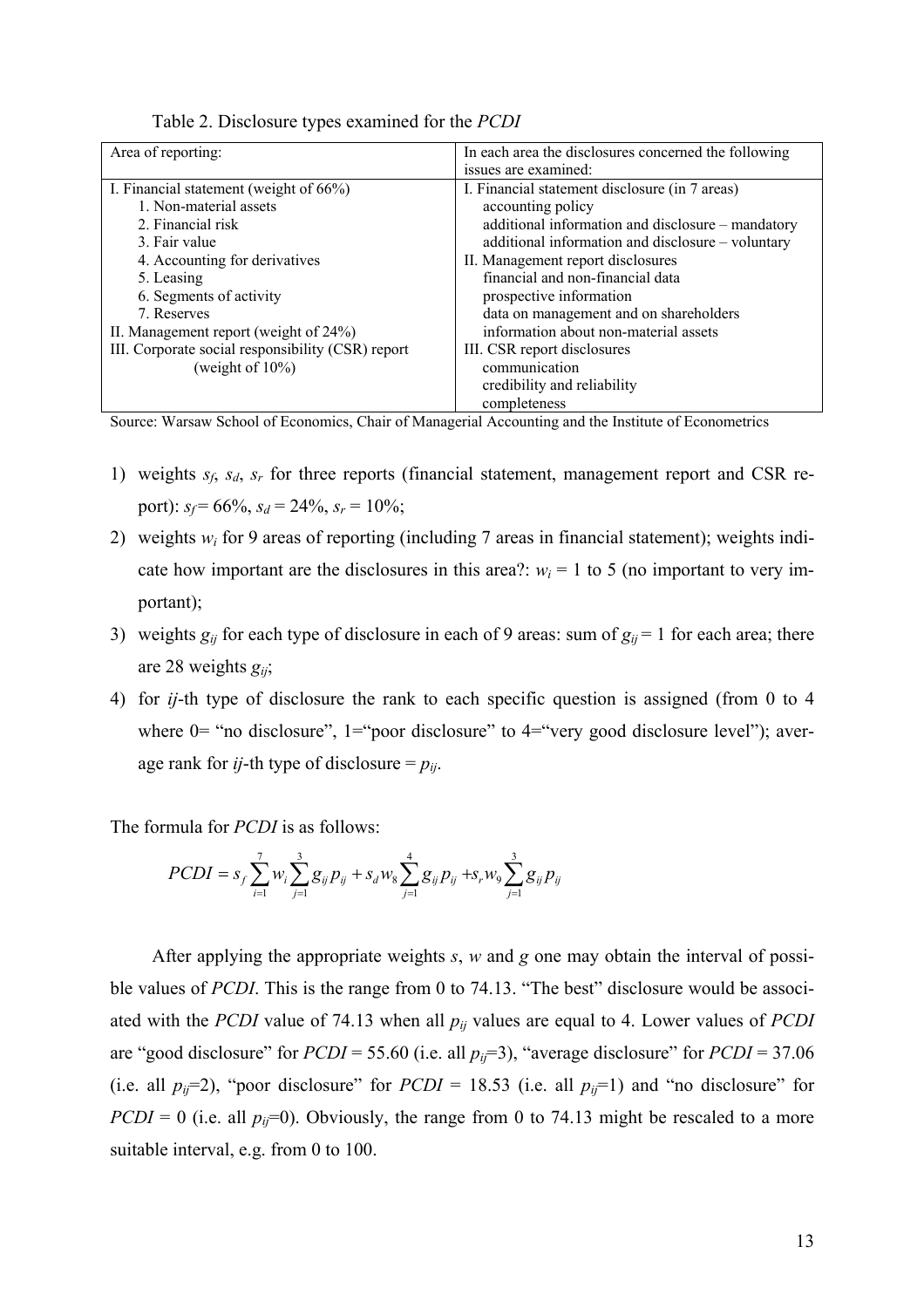## **7.2.** *PCDI* **for the companies listed on Warsaw Stock Exchange**

The disclosure items have been examined carefully for 48 companies listed on Warsaw Stock Exchange for the years 2005, 2006 and 2006. The companies selected to the sample were intentionally chosen from the following sectors: banks, chemical sector, media, food processing, telecom sector.

*PCDI* values obtained for each company after inspecting the reports covering years 2005, 2006 and 2007 are presented in Table 3.

| PCDI values for         | 2005  | 2006  | 2007  | PCDI values for | 2005  | 2006  | 2007  |
|-------------------------|-------|-------|-------|-----------------|-------|-------|-------|
| <b>BPH</b>              | 41.92 | 44.72 | 42.92 | Z Ch Police     | 31.72 | 32.43 | 39.41 |
| <b>Bank Handlowy</b>    | 40.35 | 40.43 | 42.54 | Agora           | 37.93 | 40.63 | 40.52 |
| Millenium               | 44.18 | 45.84 | 47.17 | ATM Grupa       | 33.71 | 33.98 | 34.37 |
| Bank Ochrony Środowiska | 38.44 | 39.46 | 46.62 | <b>MNI</b>      | 15.55 | 27.49 | 25.07 |
| Pekao S.A.              | 43.94 | 45.36 | 48.76 | <b>MUZA</b>     | 14.63 | 23.29 | 23.07 |
| <b>BZ WBK</b>           | 38.31 | 38.84 | 40.78 | <b>PPWK</b>     | 24.20 | 25.81 | 31.05 |
| <b>BRE</b>              | 43.73 | 43.11 | 46.64 | <b>TVN</b>      | 44.05 | 43.00 | 43.91 |
| DZ Bank                 | 25.51 | 26.65 | 27.62 | <b>WSiP</b>     | 29.91 | 31.37 | 33.77 |
| <b>ING</b>              | 46.68 | 46.49 | 49.14 | <b>ADS</b>      | 16.76 | 18.38 | 29.81 |
| Kredyt Bank             | 42.82 | 43.80 | 44.64 | Ambra           | 21.45 | 29.26 | 31.03 |
| PKO BP                  | 38.80 | 38.63 | 42.94 | Beef-San        | 26.74 | 28.46 | 29.58 |
| Bioton                  | 29.29 | 31.34 | 32.75 | Elstar Ols      | 17.54 | 27.78 | 25.34 |
| Boryszew                | 33.24 | 35.45 | 39.36 | Żywiec          | 35.70 | 41.41 | 44.74 |
| Ciech                   | 45.91 | 47.71 | 51.16 | Graal           | 28.16 | 30.04 | 32.21 |
| Decora                  | 29.07 | 32.76 | 34.19 | Indykpol        | 27.11 | 28.04 | 32.42 |
| <b>ZTS ERG</b>          | 24.72 | 29.92 | 30.36 | Jutrzenka       | 28.08 | 29.00 | 35.70 |
| Śnieżka                 | 32.76 | 32.97 | 33.59 | Hop             | 41.01 | 33.87 | 33.89 |
| Lotos                   | 38.44 | 40.04 | 44.32 | Duda            | 22.28 | 24.37 | 27.58 |
| PKN Orlen               | 49.24 | 50.69 | 58.63 | Pepees          | 42.07 | 35.63 | 33.45 |
| PGNIG                   | 42.55 | 42.71 | 48.24 | ZT Kruszwica    | 25.04 | 32.43 | 40.06 |
| Plast-Box               | 21.54 | 25.76 | 26.99 | <b>ATM</b>      | 21.54 | 36.21 | 38.56 |
| Stomil Sanok            | 28.35 | 28.62 | 31.81 | Netia           | 38.91 | 41.19 | 45.68 |
| Dwory                   | 30.71 | 37.88 | 42.95 | <b>TPSA</b>     | 43.76 | 49.12 | 51.05 |
| Ropczyce                | 31.63 | 32.78 | 35.61 | Tell            | 30.76 | 27.93 | 28.01 |

Table 3. Polish corporate disclosure index values for 48 listed companies (2005, 2006, 2007)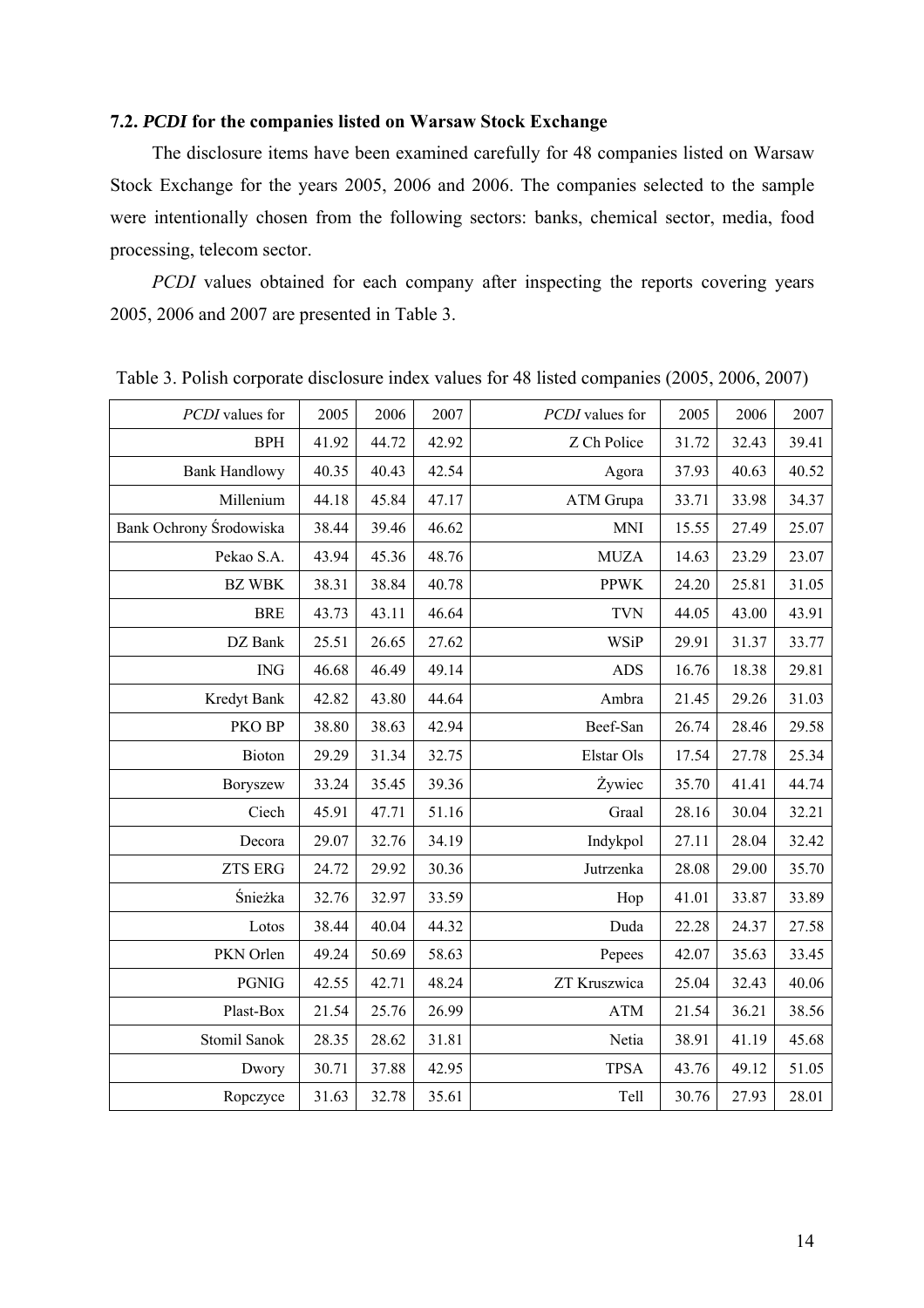This exercise provided the minimum *PCDI* value of 14.63 (for the year 2005) and maximum *PCDI* value of 58.53 (for the year 2007). This may indicate that this measure discriminates companies adequately: from "poor disclosure" to "very good disclosure".

The average *PCDI* for the companies chosen to the sample is equal to 49.24 for 2005, 50.69 for 2006 and 58.63 for 2007. This, in turn, may mean that Polish listed companies significantly improved the degree of disclosure through annual report during the period of 2005- 2007.

# **7.3.** *PCDI* **and investor protection**

In order to investigate the relationship between *PCDI* and the investor protection the regression models with *PCDI* as the only regressor and the investor protection variables as regressands were examined.

The explained variables in these regression models are proxy investor protection variables: audit quality, stock price variability, Pentor index. In detail they are defined as follows:

*zmiennosc* = coefficient of variation of all stock price quotations in a given year  $(As$ sumption the larger *zmiennosc* the lower investor protection),

*kat aud* = category of auditor for the company's books: 1=big four (PwC, Deloitte, Ernst&Young, KPMG), 2=major regional and domestic auditors (Grant Thornton Frąckowiak, BDO Numerica), 3=other auditors (Assumption: the better auditor the better investor protection),

*pentor* = value of the PENTOR index (published by "Puls Biznesu") for the company; the index is the outcome of a questionnaire for stock exchange analysts, advisors and brokers on: how the company is perceived by the market, what are the strengths of managers, quality of investor relations, what are the company's prospects etc. (Assumption: the higher *pentor* value the better investor protection).

The quantitative variables *zmiennosc* and *pentor* served as regressands in the linear regression models with *PCDI* as the only regressor. The qualitative *kat\_aud* variable was used as the regressand in ordered logistic regression, again with *PCDI* as the only regressor.

The estimation results for the appropriate models with *PCDI* as the regressor variable are as follows: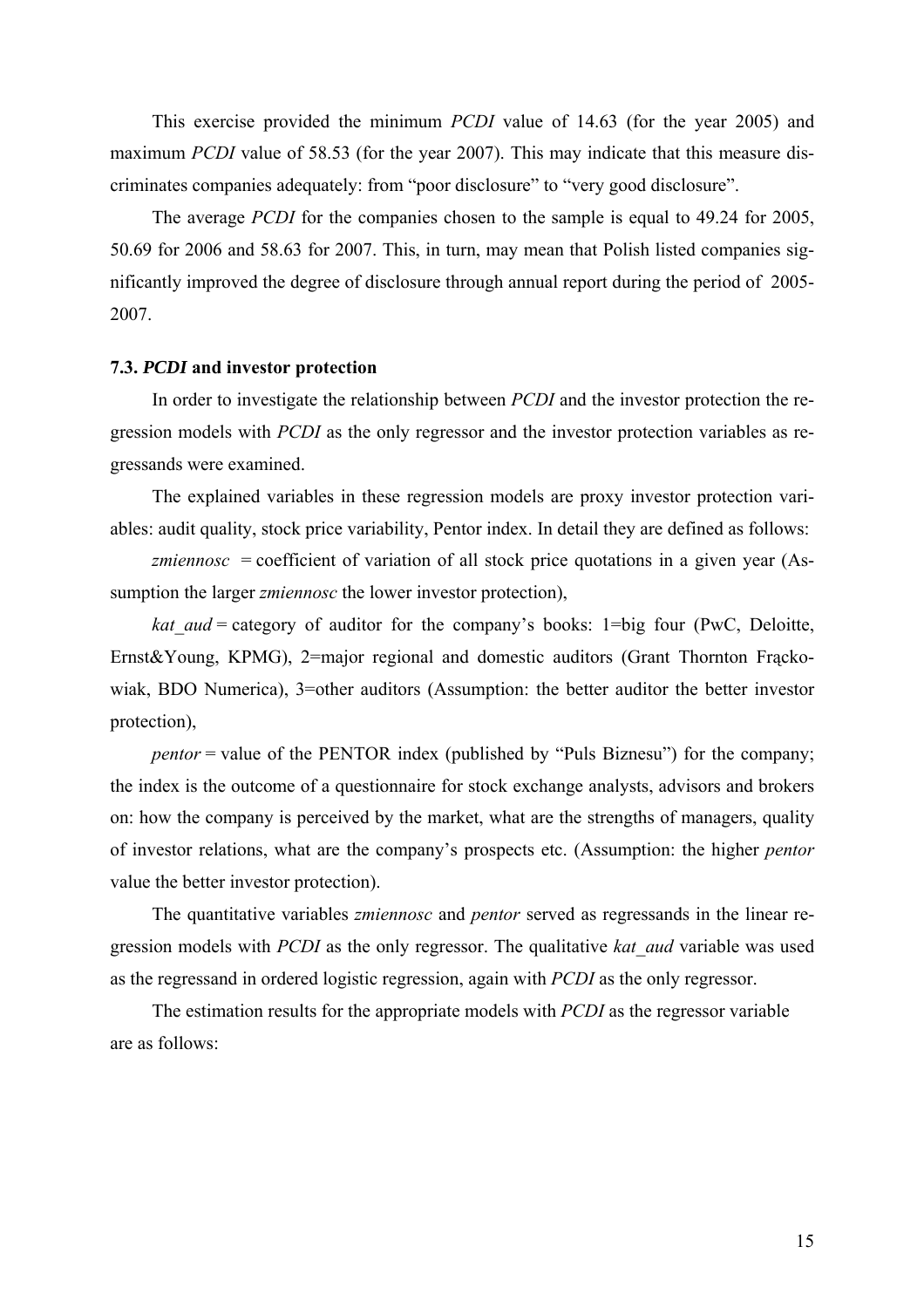| regressand | model             | 2005          | 2006     | 2007     |
|------------|-------------------|---------------|----------|----------|
| zmiennosc  | linear regression | insignificant | negative | negative |
| kat aud    | ordered logistic  | negative      | negative | negative |
| pentor     | linear regression | positive      | positive | positive |

signs of *PCDI* coefficient estimates

Main outcome of this research attempt suggests that *PCDI* is significantly linked with the variables representing investor protection. Higher value of *PCDI* is associated with the lower variability of stock prices as well as with the better the category of auditor. The better management, the better perception of the company by the market, i.e. the better corporate governance (represented by *pentor* index) is associated with higher *PCDI*.

The results may be relevant to other companies satisfying criteria of selecting to the sample, i.e. Polish listed companies from five sectors: banking sector, chemical sector, media sector, food sector, telecom sector (assuming they produced annual reports for 2005-7). Further research in this direction might include examination of other variables representing investor protection such as discrepancy between earnings and earnings forecasts, variability of stock prices/returns in relation to sector variability, annual report publication date etc.

#### **8. Final remarks**

The accounting disclosure research becomes today especially important in connection to the issues of corporate governance. The confidence to the information disclosed by companies is much lower then it used to be. In the same time, the prospective of capital markets require better protection of their main participants, i.e. the investors.

Paper shows major research fields in the area of measuring the level of accounting disclosure and of exploring various issues associated with accounting disclosure. One obvious question is how the disclosure is connected to investor protection. This issue has been described here in the context of the countries' legal systems and in the relation to corporate governance subjects. Major part of the paper presents the examples of quantitative research with disclosure questions in the main role. This includes cross-country studies, research on specific type of disclosure and single country studies.

New results presented in the paper include composition and application of Polish Corporate Disclosure Index (*PCDI*). *PCDI* has been composed for 48 companies listed on Warsaw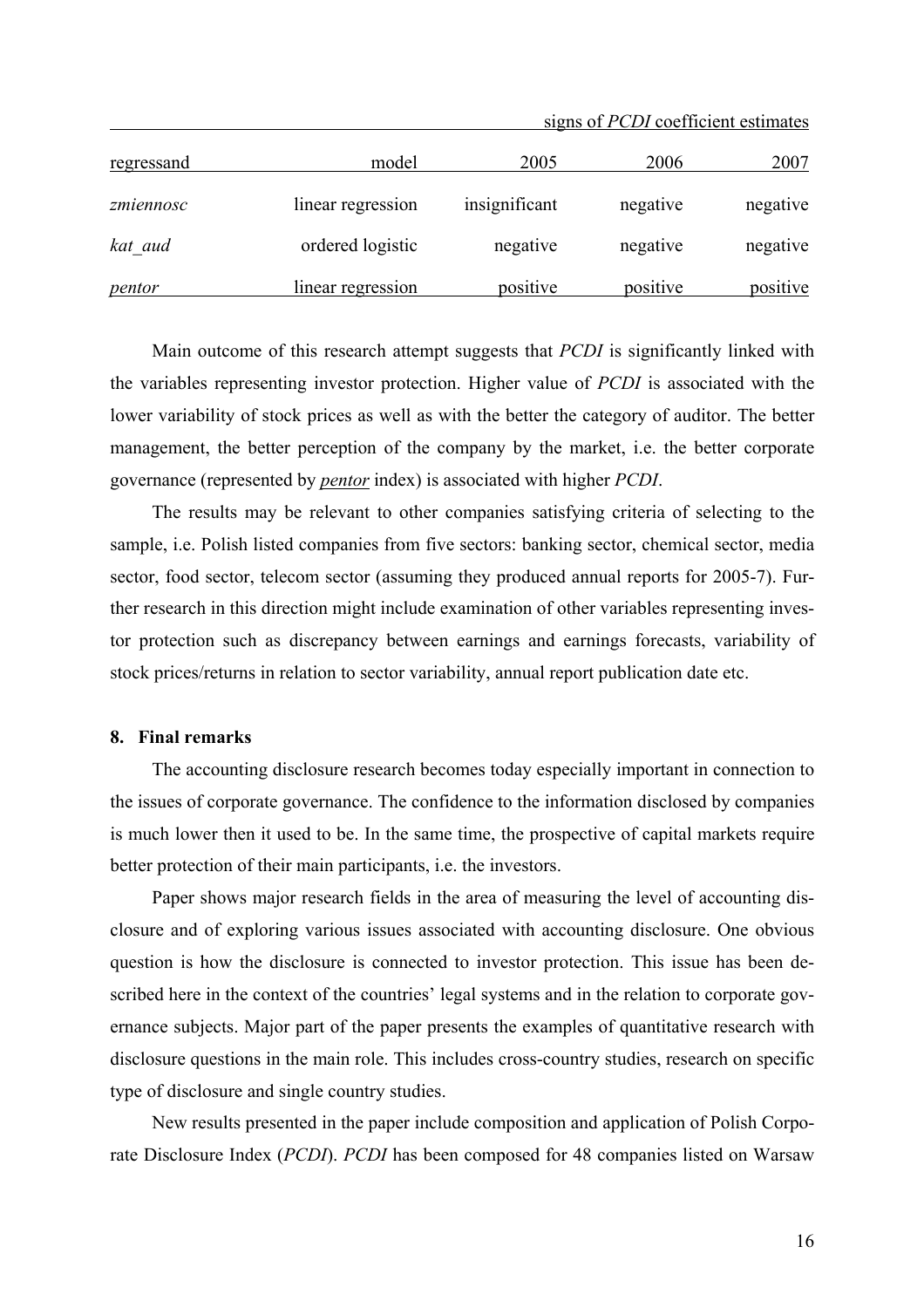Stock Exchange for the years 2005, 2006 and 2007. Subsequently, *PCDI* was used as the regressor variable in a number of models explaining various investor protection measures. The outcome of this research is that *PCDI* is significantly associated with the variables representing investor protection. Higher values of *PCDI* are linked with the lower variability of stock prices, with the better the category of auditor as well as with the better management and the better perception of the company by the market.

#### **References**

- Adams C. A., N. Kuasirikun (2000), A comparative analysis of corporate reporting on ethical issues by UK and German chemical and pharmaceutical companies, *The European Accounting Review 9* (1): 53-79.
- Ahmad-Zaluki N.A.A., W.N Wan-Hussin, Corporate governance and earnings forecasts accuracy, *Asian Review of Accounting*, Vol. 18, No. 1, s. 50-67.
- Arping S., Z. Sautner (2010), The effect of corporate governance regulation on transparency: evidence from the Sarbanes-Oxley Act of 2002, in SSRN: http://ssrn.com/abstract=1561619.
- Ben Ali C., I. Latrous (2009), Disclosure quality and corporate governance in a context of controlling vs. minority shareholder agency conflict, in SSRN: http://ssrn.com/abstract=1328424.
- Beekes W., P.R. Brown, G. Chin (2007), *Do better-governed firms make more informative disclosures? Canadian evidence*, in SSRN: http://ssrn.com/abstract=881062.
- Beuselinck C., M. Deloof, C. Manigart (2008), Private equity investments and disclosure policy, *European Accounting Review*, vol. 17 no. 4., pp. 607-639.
- Bushman R., J. Piotroski, A. Smith (2004), What determines corporate transparency?, *Journal of Accounting Research*, 42 (2): 207-252.
- CIFAR: Center for International Financial Analysis and Research (1995), *Global company handbook: 3rd edition*, Princeton, N.J., CIFAR Publications Inc.
- Chong A*.* F. Lopez-de-Silanes (2007)*, Investor protection and corporate governance. Firm-Level Evidence Across Latin America*, Stanford University Press.
- Daines R., I.D. Gow, D.F. Larcker (2009), Rating the ratings: How good are commercial governance ratings? *Rock Center for Corporate Governance at Stanford University Working Paper*, No. 1.
- Dhalival D.S., O. Z. Li, A.H. Tsang, Y.G. Yang (2009), Voluntary non-financial disclosure and the cost of equity capital: the case of corporate social responsibility reporting, in SSRN: http://ssrn.com/abstract=1343453.
- Francis J.R., I.K. Khurana, R. Pereira (2001), Investor protection laws, accounting and auditing around the world, in SSRN: http://ssrn.com/abstract=287652 or doi:10.2139/ssrn.287652.
- Goto S., M. Watanabe, Y. Xu (2009), Strategic disclosure and stock returns: theory and evidence from US crosslisting, *Review of Financial Studies*, 22(4):1585-1620.
- Gruszczyński M. (2008), Corporate governance ratings and the performance of listed companies in Poland, *Przegląd Statystyczny*, no. 1/2008, s.113-129.
- Grüning M. (2009), Computerised measurement of corporate disclosure, in SSRN: http://ssrn.com/abstract=1440255.
- Healy P. M., K. Palepu (2000), Information asymmetry, corporate disclosure and the capital markets: a review of the empirical disclosure literature, *JAE Rochester Conference*, April 2000, in SSRN: http://ssrn.com/abstract=258514 or doi:10.2139/ssrn.258514.
- Holland L., Y. Boon Foo (2003), Differences in environmental reporting practices in the UK and the US: the legal and regulatory context, *The British Accounting Review*, 35, 1-18.
- Hope O.-K. (2003), Firm-level disclosures and the relative roles of culture and legal origin, in SSRN: http://ssrn.com/abstract=380000 or doi:10.2139/ssrn.380000.
- Huanga P., Y. Zhangb (2008), Does enhanced disclosure really reduce agency costs? Evidence from the value of corporate cash holdings and dividends, China International Conference in Finance, in: http://www.ccfr.org.cn/cicf2008/download.php?paper=20080114101835.PDF
- La Porta R. F. Lopez-de-Silanes, A. Shleifer, R.W. Vishny (1998), Law and finance, *Journal of Political Economy* 106, 1113-55.
- La Porta R. F. Lopez-de-Silanes, A. Shleifer, R.W. Vishny (1999), Investor protection and corporate governance, in SSRN: http://ssrn.com/abstract=183908 or doi:10.2139/ssrn.183908.